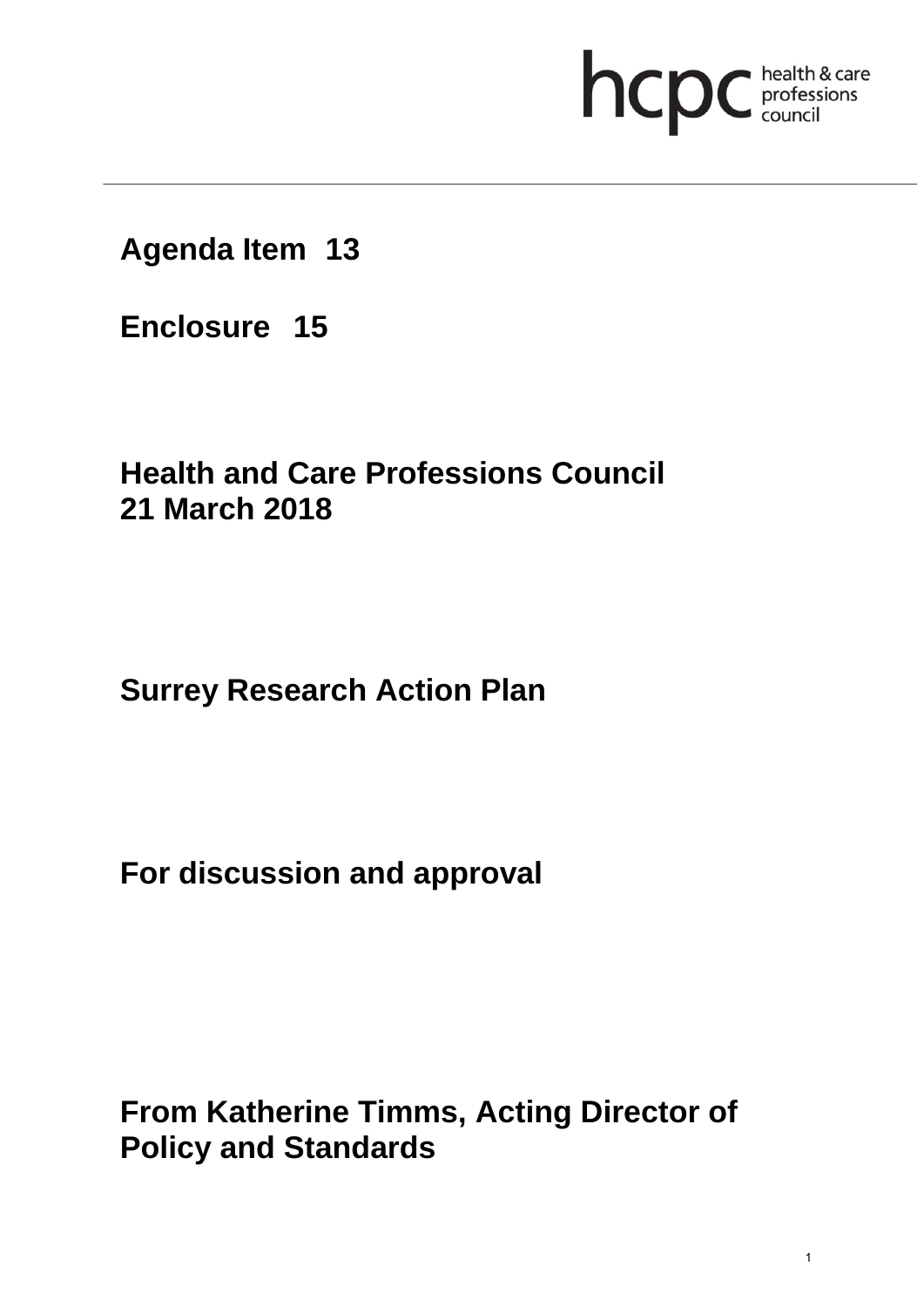## Council, 21 March 2018

Understanding the prevalence of fitness to practise cases about paramedics and social workers – Action Plan

Executive summary and recommendations

## **Introduction**

In 2016 we commissioned a team led by the University of Surrey to undertake research to better understand the fitness to practise cases we receive about paramedics and social workers in England. We receive the largest volumes of cases in these professions.

hcpc

health & care professions<br>council

The final report – 'People like us? Understanding complaints about paramedics and social workers' – was discussed by the Council at its meeting in September 2017. The Council requested that the Executive bring back an action plan to the March 2018 meeting.

A high-level cross-organisation action plan based on the findings and recommendations of the research is attached.

## **Decision**

The Council is invited to discuss and agree the action plan.

## **Background information**

See paper

## **Resource implications**

• Resource implications will be accounted for in planning for 2018-19.

## **Financial implications**

• Any financial implications will be accounted for in budgeting for 2018-19.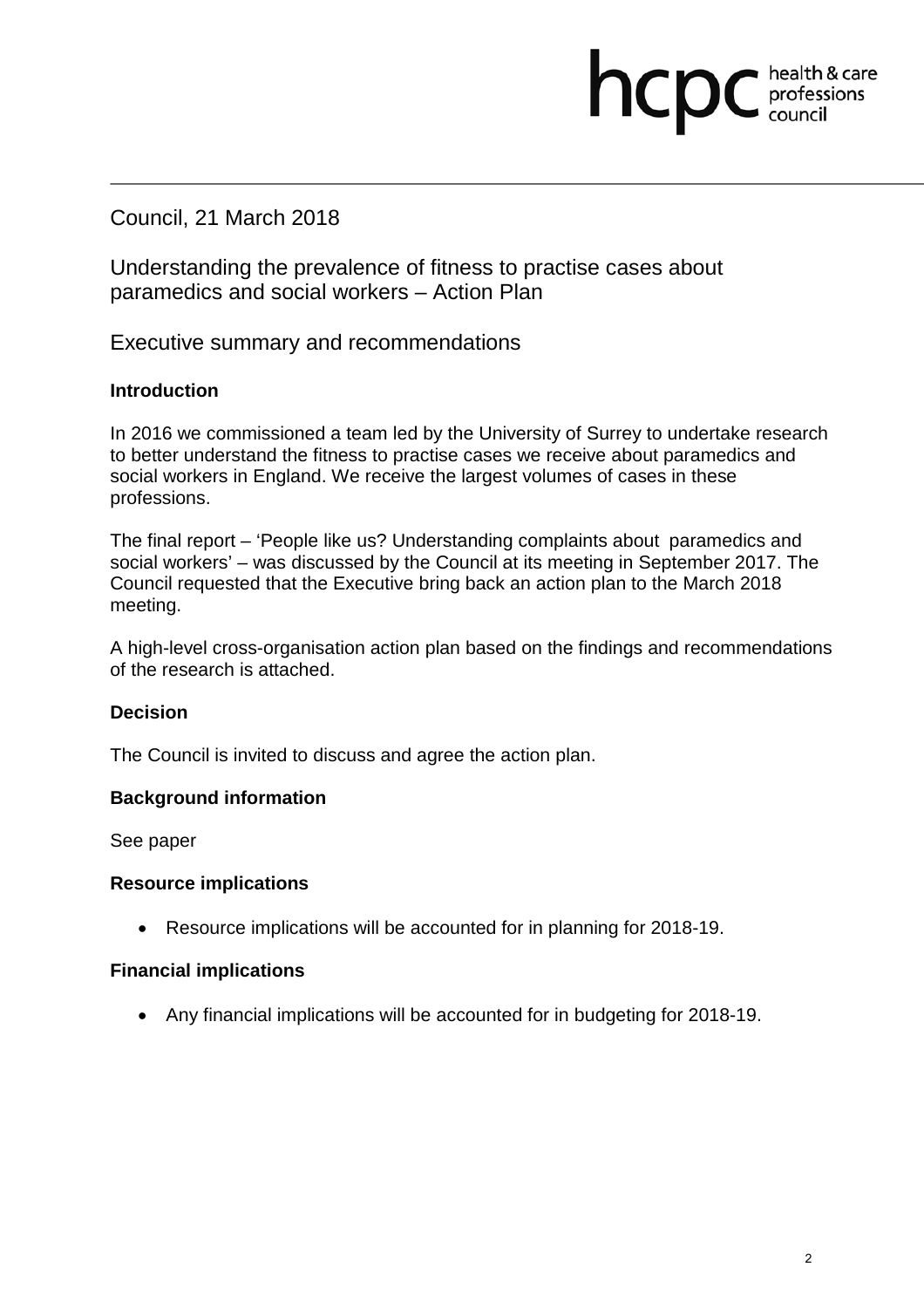## **Appendices**

Executive responses to recommendations

## **Date of paper**

9 March 2018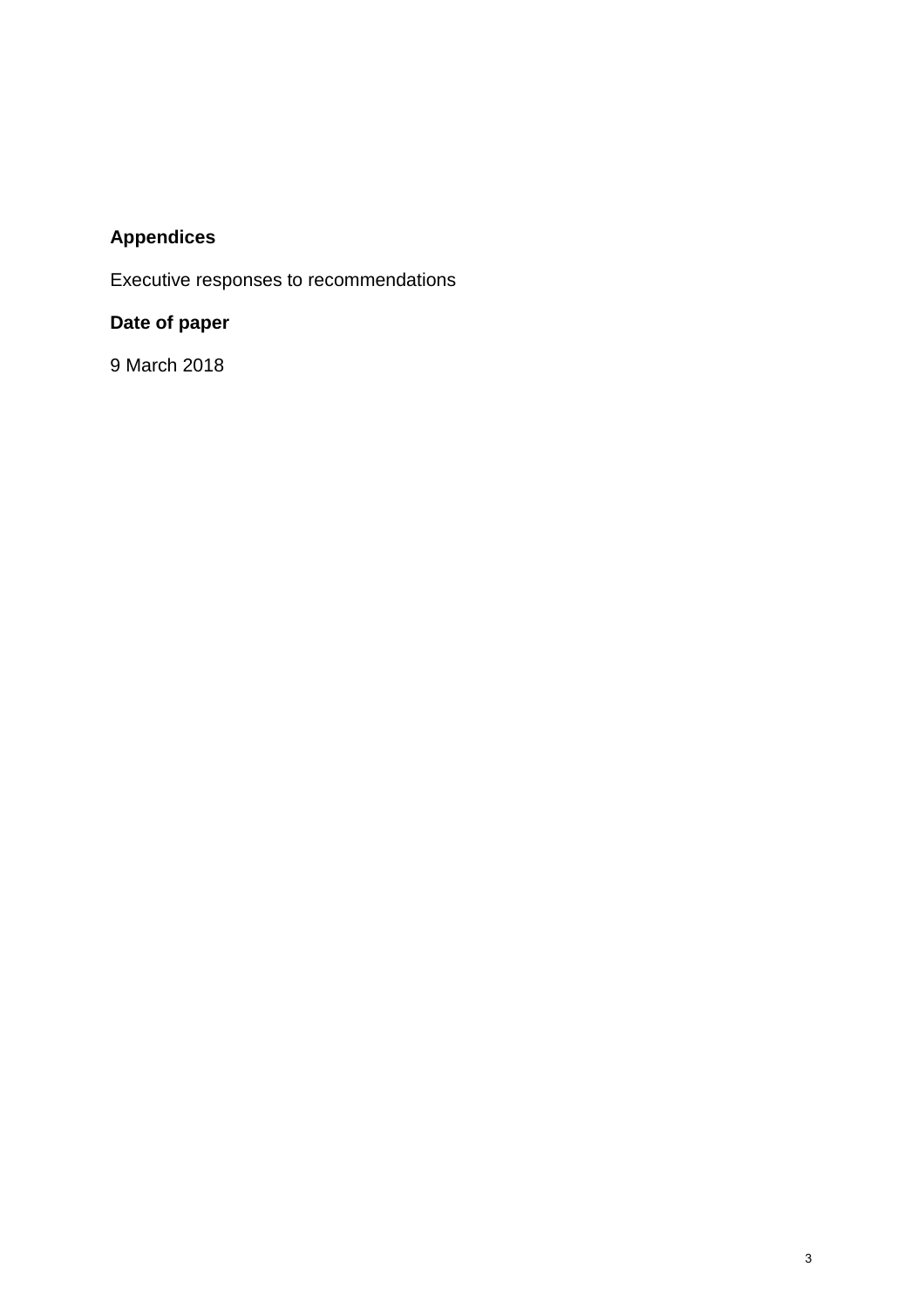## **Understanding fitness to practise cases about paramedics and social workers - Action plan**

## **1. Introduction**

- 1.1 In 2016 we commissioned a team led by the University of Surrey to undertake research to understand better the fitness to practise cases we receive about paramedics and social workers in England. We receive the largest volumes of cases in these professions.
- 1.2 The final report 'People like us? Understanding complaints about paramedics and social workers' – was discussed by the Council at its meeting in September 2017.<sup>1</sup> The Council requested that the Executive bring back an action plan in light of the research at the March 2018 meeting.
- 1.3 The research has been positively received since its publication particularly by the paramedic profession and by stakeholders who have attended 'Meet the HCPC' events and employer events at which the topic of prevention of fitness to practise concerns has been discussed.
- 1.4 In addition to the specific recommendations made by the research team, there are other themes in the research, which this paper also covers. They include.
	- How we use the findings of the research to inform our future internal research activity.
	- How we are perceived as an organisation and what we might do to change those perceptions.
	- How we can continue to promote the importance of raising and escalating concerns and openness and honesty in light of reports of a blame culture.
- 1.5 A high-level cross-organisation action plan based on the findings and recommendations of the research is detailed.
- 1.6 Appendix 1 outlines each of the specific recommendations made by the research team and the Executive's response.

 $\overline{a}$ 

<sup>&</sup>lt;sup>1</sup> The full research report and a one page summary is published here: http://www.hcpc-uk.org/publications/research/index.asp?id=1401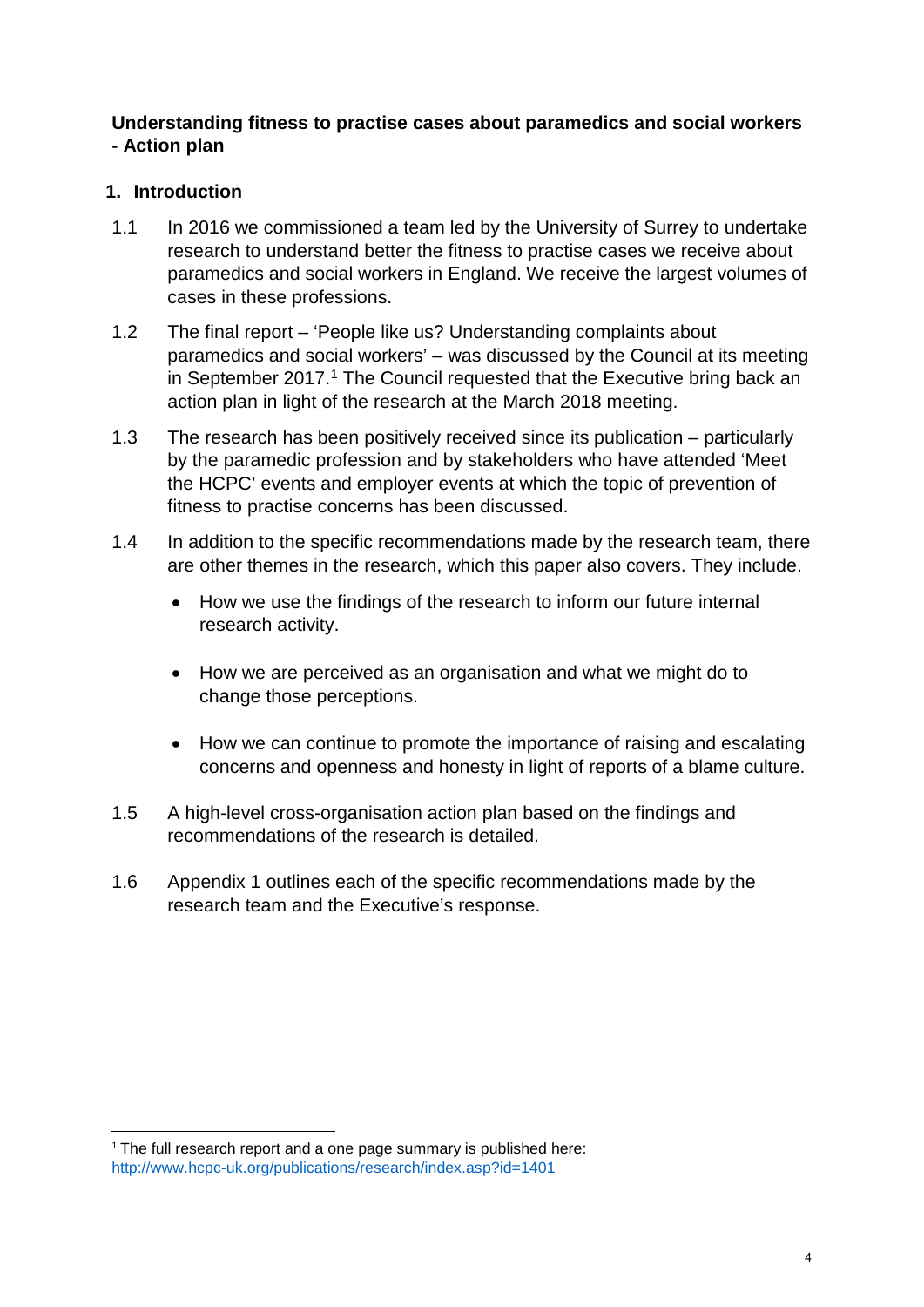## **2. Corporate Plan 2018-20**

- 2.1 The Corporate Plan includes the following key deliverables directly related to this research.
	- Deliver a programme of work to deliver the outcomes of the University of Surrey research:
		- o Work to raise awareness on when to self-refer and when to refer with a particular focus on registrants, employers and complainants
		- o Engagement with educators to develop teaching and learning materials for educators using the case studies developed in the research
		- o Commission a literature review on the characteristics of effective clinical / peer supervision in the workplace and use this to engage with stakeholders including employers on the role of supportive approaches in preventing problems from occurring
- 2.2 The following key deliverable in part seeks to explore issues raised in the research.
	- Commission research to better understand the views and expectations of our stakeholders and put in place an action plan as a result of the findings
- 2.3 The completion of the following key deliverables will be informed by learning from the research.
	- Develop a classification system for capturing the characteristics of fitness to practise cases
	- Working in partnership with a professional body or other stakeholder to look at the characteristics of fitness to practise cases in that profession; or if a partner cannot be identified, looking at a cross-profession issue such as the characteristics of cases about internationally qualified registrants.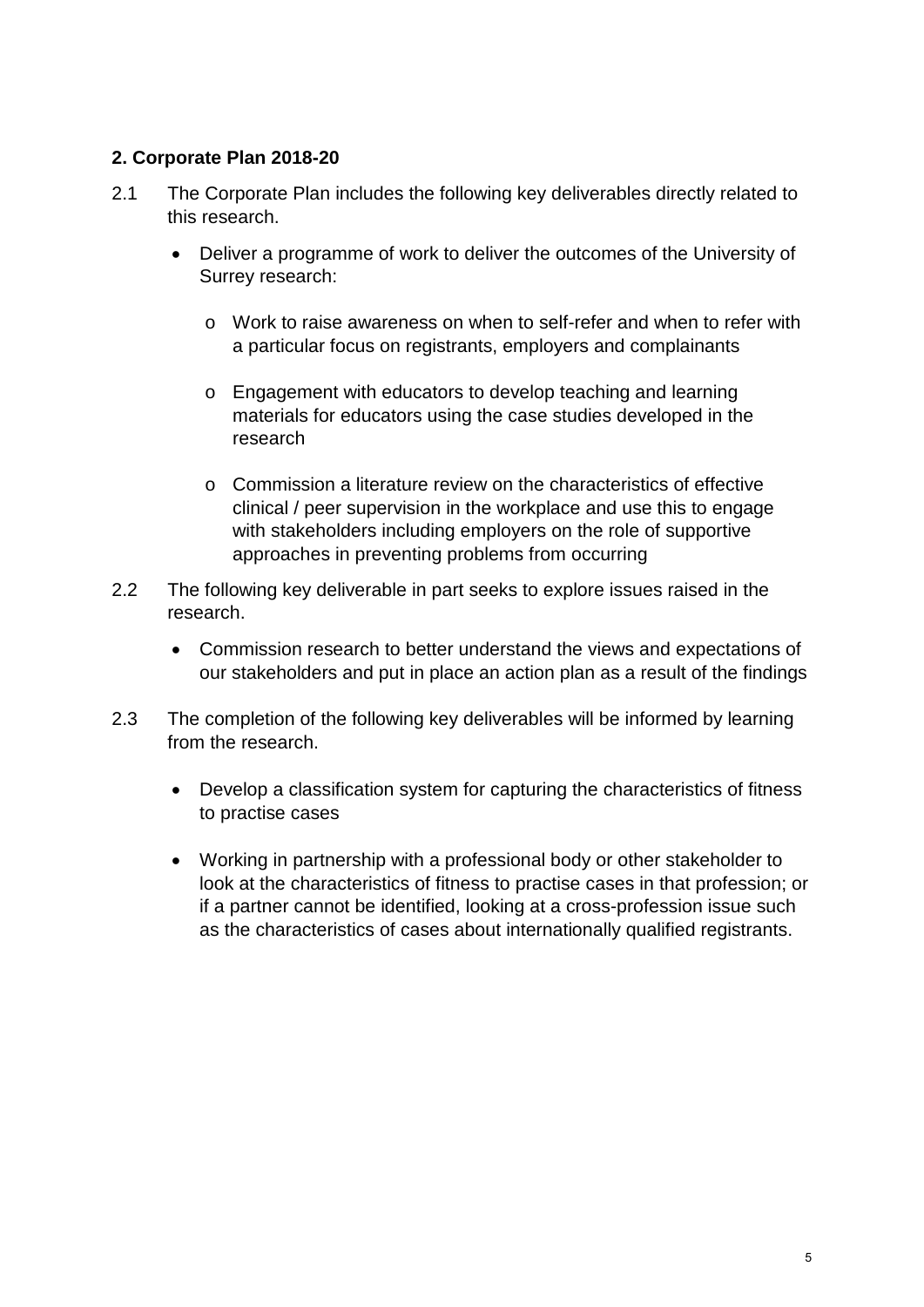## **3. Information about the proposed action plan**

3.1 Three main areas detailed in the action plan that follows are discussed in more detail below.

## **When to self-refer**

- 3.2 The research found that the rate of self-referral (where a registrant selfreports fitness to practise information) was much higher for paramedics than for other professions. Over a three year period approximately 45-55% of paramedic cases each year were self-referrals compared to approximately 8- 10% for the other professions. This appeared to in part be driven by perceptions of the HCPC (e.g. some saw us as 'big brother') and by the policies / advice of others including employers. Self-referral was seen by some to be a defensive strategy to mitigate the risk of fitness to practise action.
- 3.3 The Guidance on health and character already provides information about self-referrals. <sup>2</sup> In addition, the Standards of conduct, performance and ethics (standard 10) sets out clearly the circumstances in which a registrant is required to self-refer.3
- 3.4 Our planned activities are therefore focused on increasing the accessibility of information about self-referrals and using this to engage paramedic stakeholders (see when to refer below). A central part of this is developing a poster / infographic with short supporting information on when to selfrefer, which can be disseminated through a variety of channels.
- 3.5 Some work in this area is already underway for example, a joint piece authored by the Director of Policy and Standards and an Executive Officer of the College of Paramedics will shortly be published in Paramedic Insight magazine. This includes a piece on when to self-refer. A meeting has also taken place with a trade union to understand their perspectives and to seek their help in subsequent dissemination of materials.
- 3.6 Although paramedic stakeholders are a particular focus given the research findings, we do not know whether levels of self-referral are high enough in the other professions. The self-referral requirements and processes are generic, so we also plan to use our existing channels to communicate with stakeholders across all the professions we regulate.

**<sup>.</sup>** <sup>2</sup> HCPC (2017). Guidance on health and character

http://www.hcpc-uk.org/publications/brochures/index.asp?id=220

<sup>&</sup>lt;sup>3</sup> HCPC (2016). Standards of conduct, performance and ethics http://www.hcpc-uk.org/publications/standards/index.asp?id=38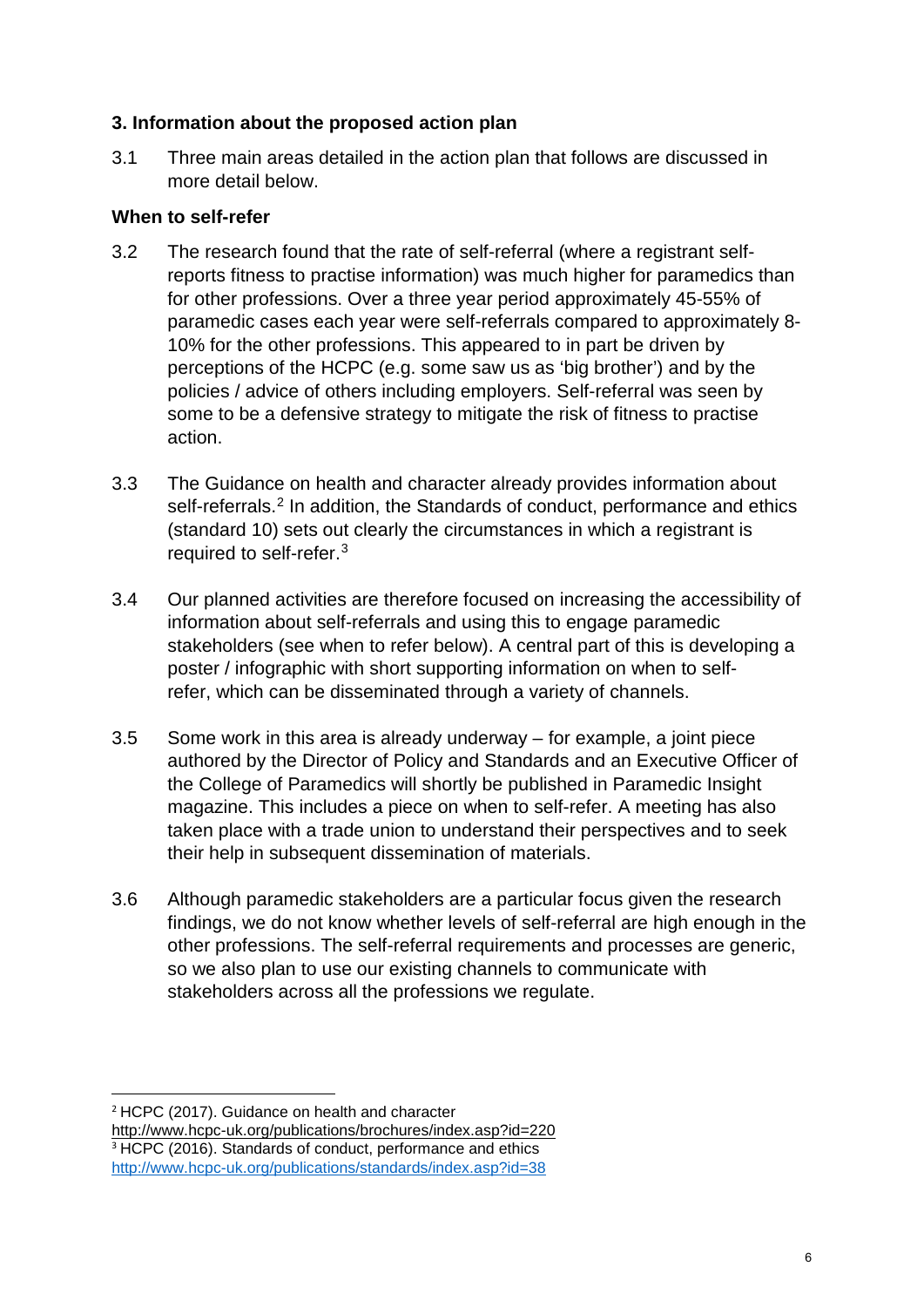## **When to refer**

- 3.7 One key observation in the research was the number of cases where arguably the HCPC was not the most suitable source of complaint / redress, or where a complainant had exhausted all other avenues before making their complaint to us. All the regulators face an ongoing challenge in communicating clearly to the public what they can and cannot deal with. It is a difficult balancing act to ensure that we manage stakeholder expectations whilst not inadvertently creating barriers to raising concerns.
- 3.8 Information about raising a fitness to practise concern is already available online, and will be refreshed as part of the website project. The research provides an opportunity to think further about how we can best communicate our role in this area. Work is already underway to include a signposting tool (as recommended by the research team) to better inform and direct potential complainants.
- 3.9 Building on the materials we plan to develop to focus on self-referrals (see above), in the coming financial year we plan to undertake targeted engagement work via face-to-face meetings with all the UK ambulance services and/or with existing fora, such as those that bring together ambulance service HR directors. We will refresh our materials with a focus on both referrals and self-referrals; the importance of local level resolution; and encouragement to ensure that employer policies do not inadvertently encourage unnecessary referral or self-referral. We will also use these materials in our ongoing engagement with employers across all of the professions we regulate.

## **Teaching and learning materials for educators**

- 3.10 The research report includes a range of case studies developed by the research team during their review of fitness to practise cases. As they cover all stages of the fitness to practise process, they are potentially an invaluable resource for educators.
- 3.11 We want to ensure that any work we develop in this area is as meaningful as possible and are seeking the informal input of educators before determining the specific actions we might wish to take. This might include tailoring the case studies and developing questions which could be used with students to bring the issues involved to life.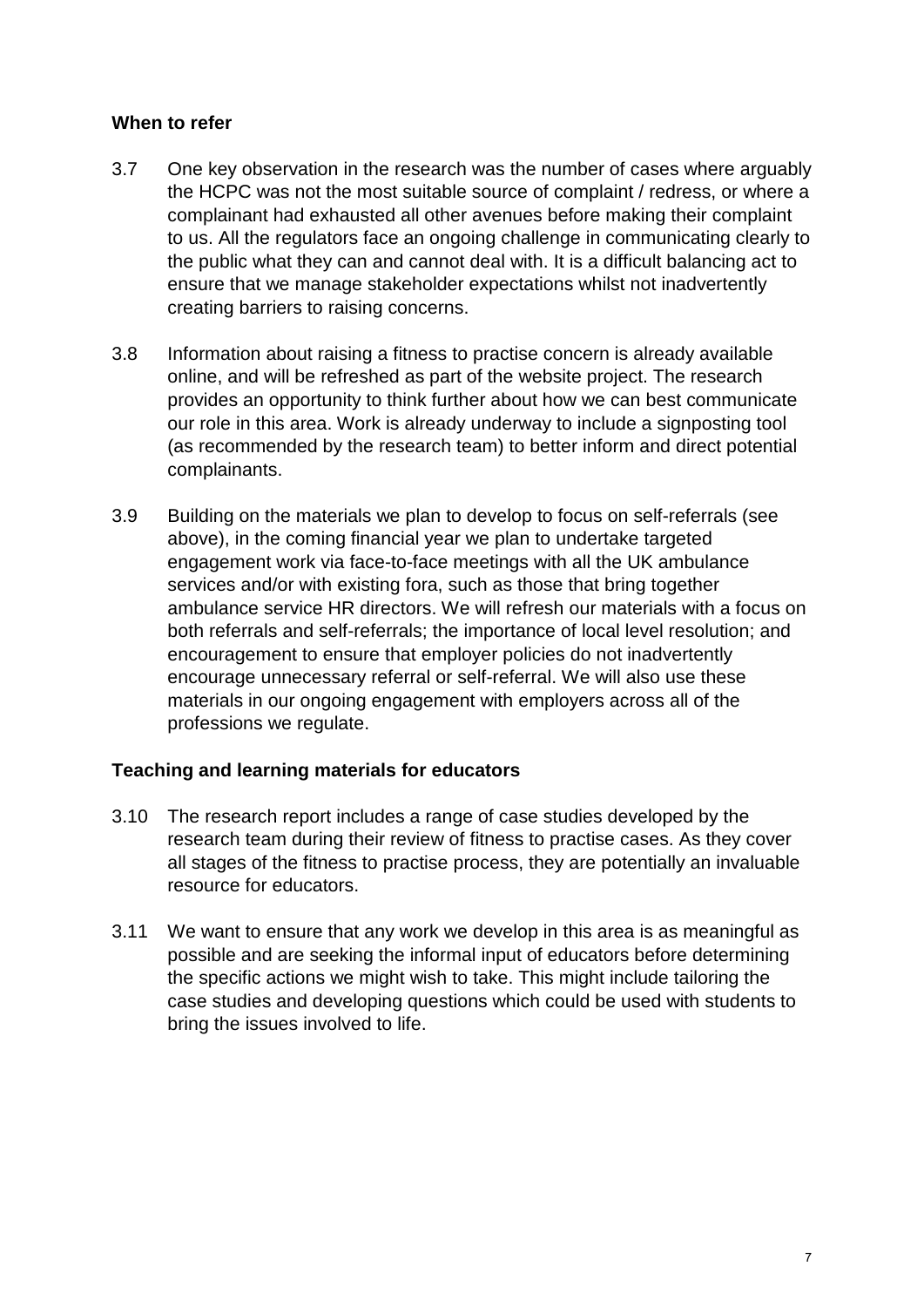## **4. Financial and resource implications**

- 4.1 The high-level plan that follows has been put together in light of available resources and other known priorities in the coming year. If agreed, the Executive will work up a more detailed internal project plan to ensure that milestones are reached and work is delivered. Flexibility may be required should organisational priorities change.
- 4.2 Any financial or resource implications for specific pieces of work will be managed within existing budgets / resources for 2018-19. The resources involved in supporting targeted engagement with paramedic stakeholders across the organisation may be significant and will need to be balanced against operational priorities.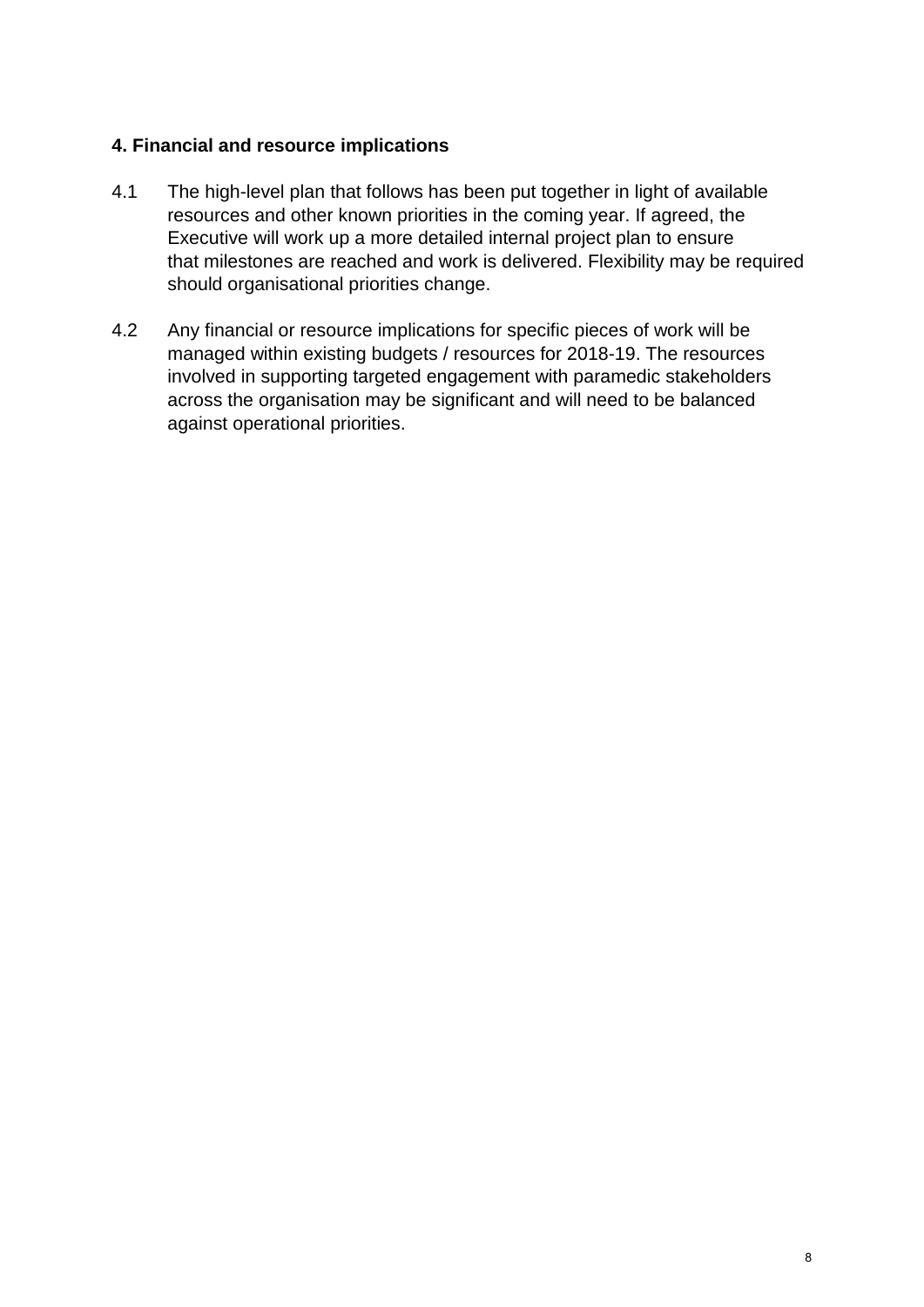## **5. Action plan**

| Area               | <b>Activities and timescales</b>                                                                                                                                                                                                                                                                                                                                                                                                                                                                                                                  | Corporate Plan 2018-20                                                                                                                                                                |
|--------------------|---------------------------------------------------------------------------------------------------------------------------------------------------------------------------------------------------------------------------------------------------------------------------------------------------------------------------------------------------------------------------------------------------------------------------------------------------------------------------------------------------------------------------------------------------|---------------------------------------------------------------------------------------------------------------------------------------------------------------------------------------|
|                    |                                                                                                                                                                                                                                                                                                                                                                                                                                                                                                                                                   |                                                                                                                                                                                       |
| When to self-refer | Develop poster / infographic with short supporting information<br>on self-referrals for dissemination across all channels (Q1)<br>Develop media (e.g. film) to support communication of when<br>to self-refer $(Q4)$<br>Targeted engagement with paramedic stakeholders -<br>including face-to-face meetings with employers and other<br>groups (Q2-4 and ongoing)                                                                                                                                                                                | Make better use of data, intelligence and<br>research evidence to drive improvement<br>and engagement (Priority 4)<br>Raising awareness on when to self-refer<br>is a key deliverable |
|                    |                                                                                                                                                                                                                                                                                                                                                                                                                                                                                                                                                   |                                                                                                                                                                                       |
| When to refer      | Website tool to signpost complainants (under development;<br>Q3)<br>Programme of engagement (face-to-face and email) with<br>service user and carer organisations to promote messages<br>on when to refer (Q2-4)<br>Targeted engagement with paramedic stakeholders -<br>including face-to-face meetings with employers and other<br>groups (Q2-4 and ongoing)<br>Raise awareness of when to refer as part of work to promote<br>the fitness to practise annual report $-$ programme of articles<br>for professional press and blog pieces (Q1-4) | Make better use of data, intelligence and<br>research evidence to drive improvement<br>and engagement (Priority 4)<br>Raising awareness on when to refer is a<br>key deliverable      |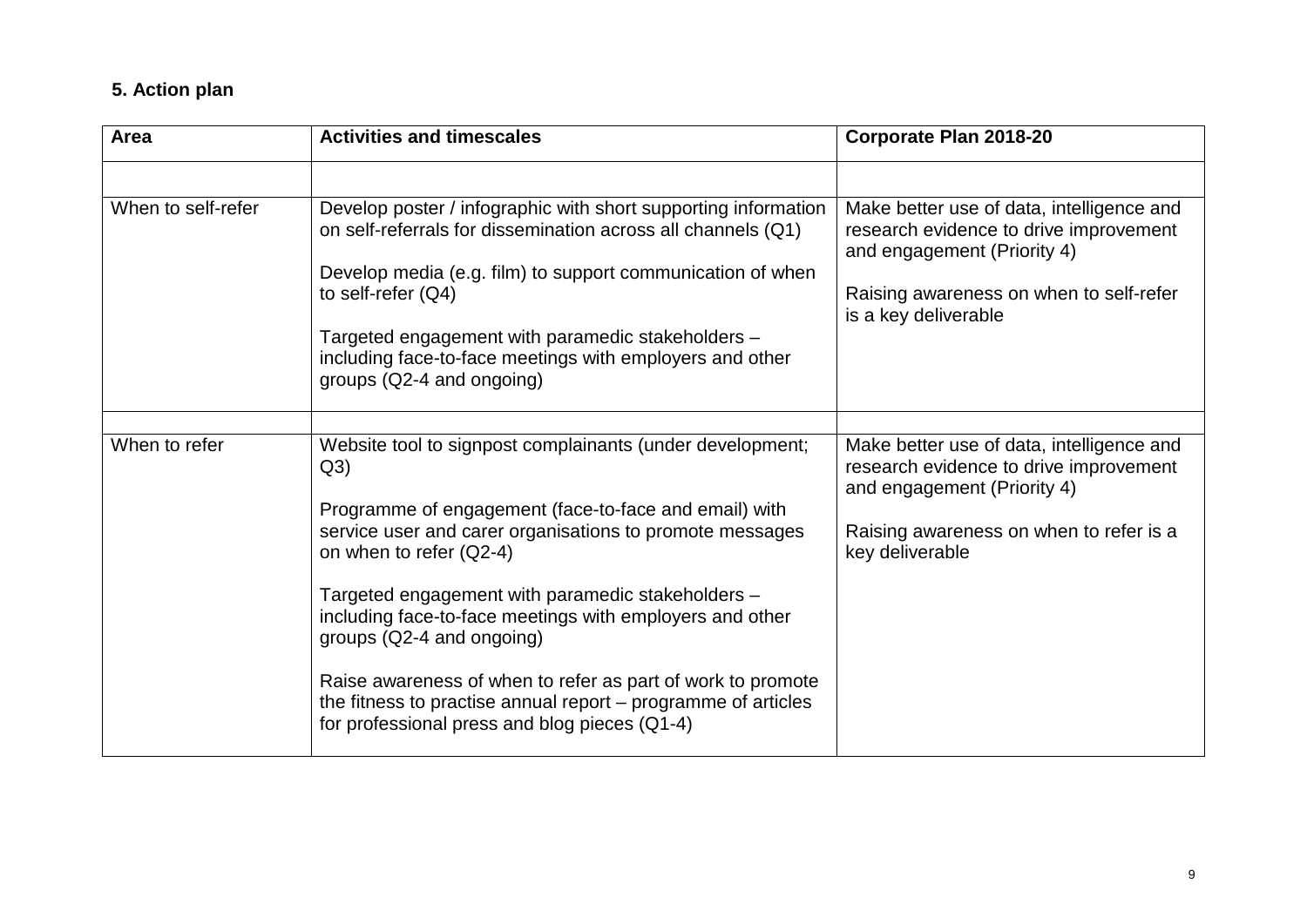| Encourage more<br>professional body and<br>employer support for<br>registrants at the post<br>conditions of practice<br>or suspension stage | Discuss at Fitness to practise representative forum to identify<br>any actions necessary (Q1 and ongoing)                                                                                         | Ensure our communication and<br>engagement activities are proactive,<br>effective and informed by the views and<br>expectations of our stakeholders<br>(Priority 2)                                                                                                                         |
|---------------------------------------------------------------------------------------------------------------------------------------------|---------------------------------------------------------------------------------------------------------------------------------------------------------------------------------------------------|---------------------------------------------------------------------------------------------------------------------------------------------------------------------------------------------------------------------------------------------------------------------------------------------|
| Develop teaching and<br>learning materials                                                                                                  | Discuss with educators to determine actions (Q1)<br>Develop teaching and learning materials (this might include<br>developing PowerPoint or other materials for use with<br>students) $(Q2-4)$    | Make better use of data, intelligence and<br>research evidence to drive improvement<br>and engagement (Priority 4)<br>Engagement with educators to develop<br>teaching and learning materials for<br>educators using the case studies<br>developed in the research is a key<br>deliverable. |
| Supervision and<br>support                                                                                                                  | Commission literature review on the characteristics of<br>effective clinical / peer supervision in the workplace (Q3-4)<br>Use the findings to engage with employers (Q2 and ongoing,<br>2019-20) | Make better use of data, intelligence and<br>research evidence to drive improvement<br>and engagement (Priority 4)<br>This is a key deliverable                                                                                                                                             |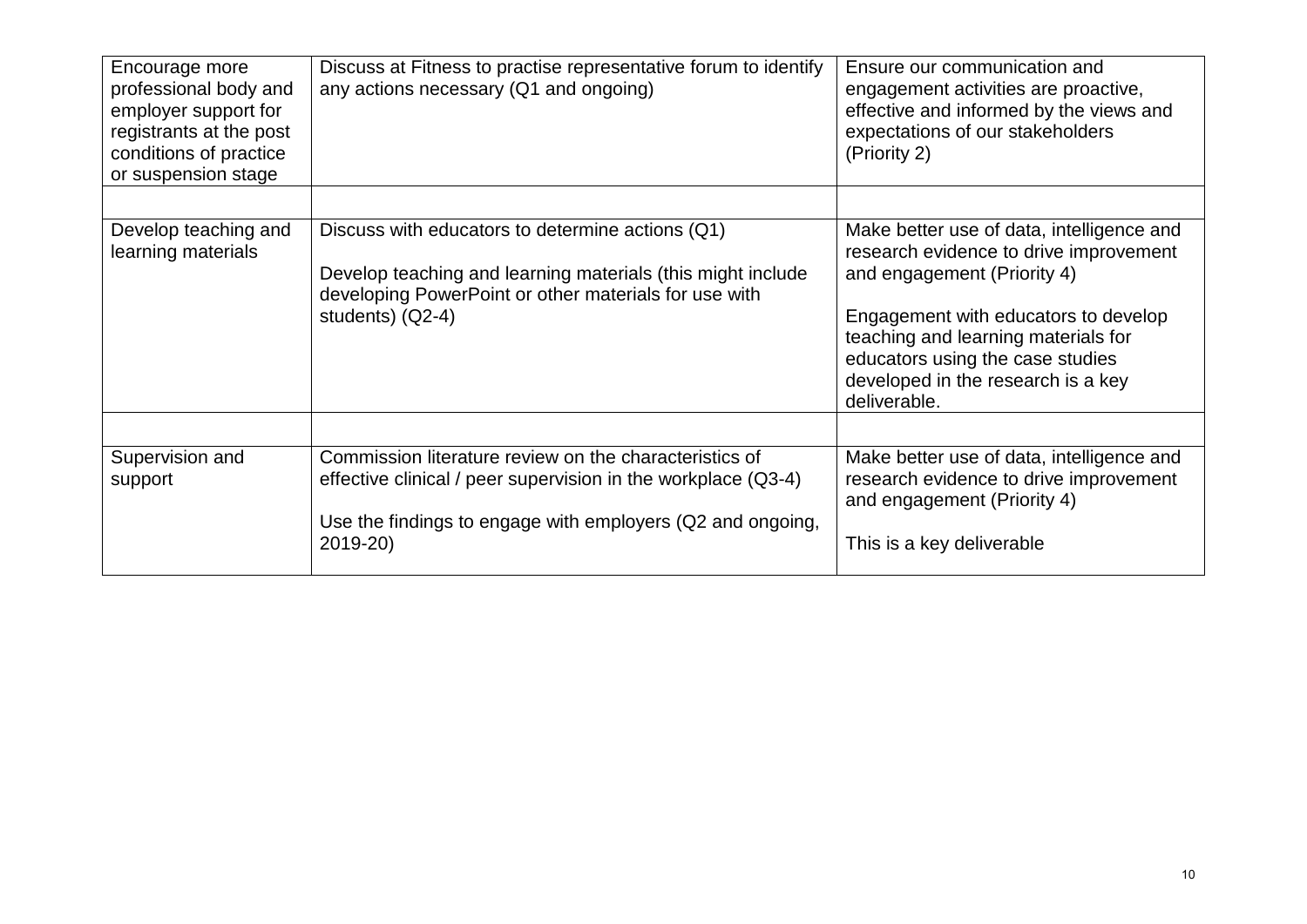| Engagement with<br>stakeholders                                                             | Ongoing engagement with stakeholders including registrants<br>on the findings of the research, including at HCPC events<br>and other meetings / events (Q1-4)                                                                                                | Ensure our communication and<br>engagement activities are proactive,<br>effective and informed by the views and<br>expectations of our stakeholders<br>(Priority 2) |
|---------------------------------------------------------------------------------------------|--------------------------------------------------------------------------------------------------------------------------------------------------------------------------------------------------------------------------------------------------------------|---------------------------------------------------------------------------------------------------------------------------------------------------------------------|
|                                                                                             |                                                                                                                                                                                                                                                              |                                                                                                                                                                     |
| Stakeholder<br>perceptions                                                                  | Explore perceptions of the HCPC in light of the findings of<br>research through 'Understanding and views of the HCPC'<br>research $(Q3)$<br>(Commissioning is underway and the brief refers to the<br>research)                                              | Ensure our communication and<br>engagement activities are proactive,<br>effective and informed by the views and<br>expectations of our stakeholders<br>(Priority 2) |
|                                                                                             |                                                                                                                                                                                                                                                              | This research is a key deliverable                                                                                                                                  |
|                                                                                             |                                                                                                                                                                                                                                                              |                                                                                                                                                                     |
| Reporting and<br>escalating concerns<br>and openness and<br>honesty when things<br>go wrong | Explore awareness / understanding of requirements to report<br>concerns and be open and honest when things go wrong as<br>part of 'Understanding and views of the HCPC' research (Q3)<br>(Commissioning is underway and the brief refers to these<br>areas.) | Ensure our communication and<br>engagement activities are proactive,<br>effective and informed by the views and<br>expectations of our stakeholders<br>(Priority 2) |
|                                                                                             | Include these areas in ongoing programme of 'In Focus'<br>newsletter articles on standards / ethics issues (Q2-4)                                                                                                                                            | This research is a key deliverable                                                                                                                                  |
|                                                                                             |                                                                                                                                                                                                                                                              |                                                                                                                                                                     |
| Fitness to practise<br>research                                                             | Develop a classification system for fitness to practise cases<br>(Q2)                                                                                                                                                                                        | Make better use of data, intelligence and<br>research evidence to drive improvement<br>and engagement (Priority 4)                                                  |
|                                                                                             | In-house research project looking at characteristics of fitness<br>to practise cases $(Q4)$                                                                                                                                                                  | These activities are key deliverables                                                                                                                               |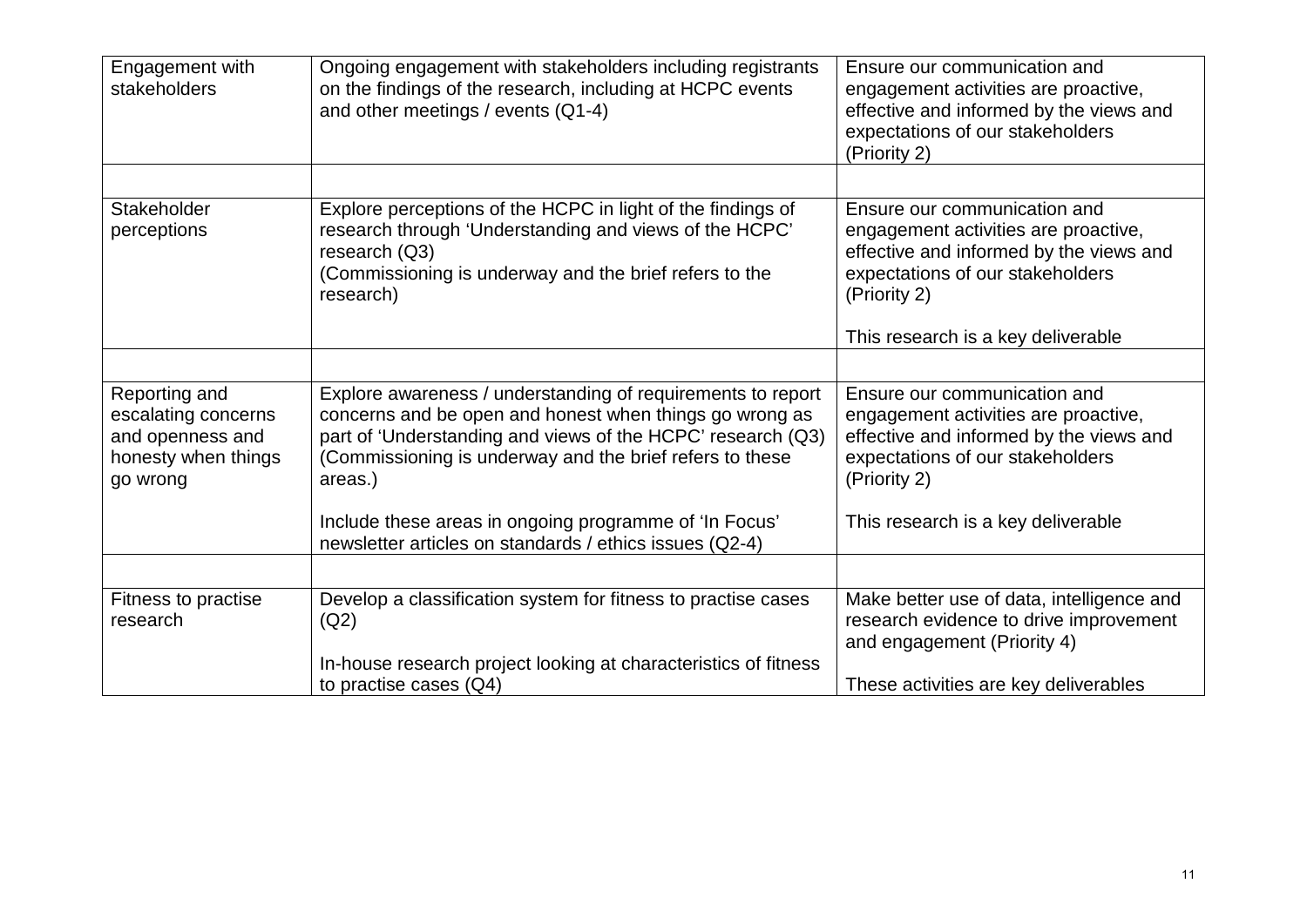| <b>Recommendation</b>                                                                                                                                                 | <b>Executive response</b>                                                                                                                                                                                                                                                                                                                                                                                                                                                 |  |
|-----------------------------------------------------------------------------------------------------------------------------------------------------------------------|---------------------------------------------------------------------------------------------------------------------------------------------------------------------------------------------------------------------------------------------------------------------------------------------------------------------------------------------------------------------------------------------------------------------------------------------------------------------------|--|
|                                                                                                                                                                       |                                                                                                                                                                                                                                                                                                                                                                                                                                                                           |  |
| 1. Engage further with the public to raise awareness of<br>appropriate avenues of complaint and support                                                               | <b>Accept</b>                                                                                                                                                                                                                                                                                                                                                                                                                                                             |  |
| Consider enhancements to the website and other signposting<br>for the public on the criteria for making complaints to the<br>regulator with reference to nudge theory | The research team's recommendations here are in part based<br>on other larger regulators who have signposting tools on their<br>websites, which help complainants to navigate through the<br>complaints landscape before giving them further information to<br>make a fitness to practise concern. The idea is to improve<br>understanding of what regulators can deal with and signpost to<br>other sources of redress and support (for example,<br>ombudsman services). |  |
|                                                                                                                                                                       | Development of similar content is already underway as part of<br>the website project.                                                                                                                                                                                                                                                                                                                                                                                     |  |
|                                                                                                                                                                       | We will also undertake work focused on refreshing our<br>communications on when to refer for both employers and the<br>public.                                                                                                                                                                                                                                                                                                                                            |  |
|                                                                                                                                                                       |                                                                                                                                                                                                                                                                                                                                                                                                                                                                           |  |
| 2. Prioritise reducing inappropriate self-referrals from<br>paramedics                                                                                                | <b>Accept</b>                                                                                                                                                                                                                                                                                                                                                                                                                                                             |  |
| Consider revising HCPC guidance and undertaking further<br>specific engagement work on self-referrals targeted at<br>ambulance services and paramedics                | The rate of self-referrals appears greatly elevated for<br>paramedics compared to other professions.<br>We will develop communications materials about self-referrals                                                                                                                                                                                                                                                                                                     |  |
|                                                                                                                                                                       | and focus on dissemination and engagement with paramedic<br>stakeholders.                                                                                                                                                                                                                                                                                                                                                                                                 |  |
|                                                                                                                                                                       | We do not know whether self-referral rates are too low in other<br>professions. We will use existing channels to communicate<br>these requirements to other stakeholders.                                                                                                                                                                                                                                                                                                 |  |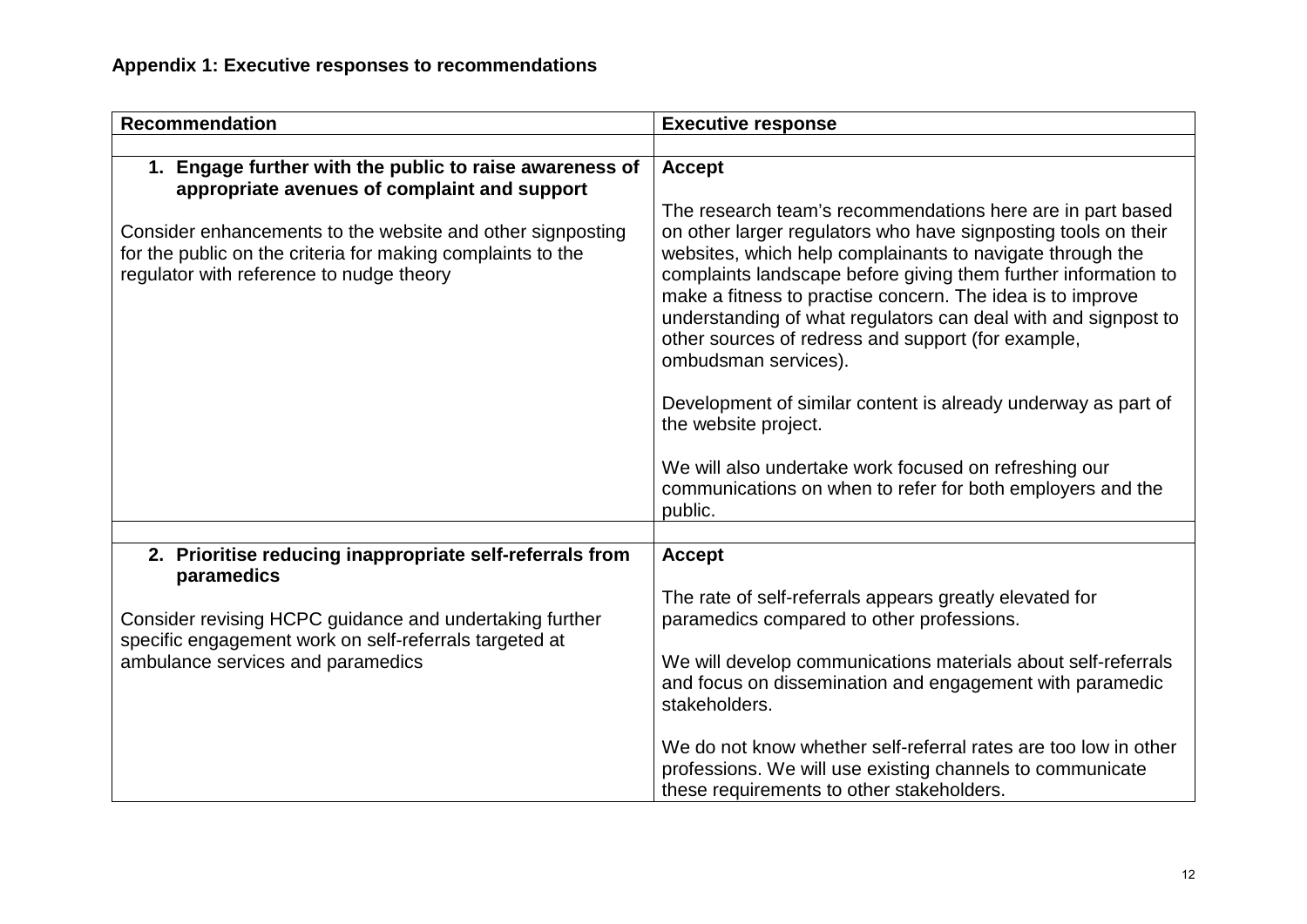| 3. Intervene at the local level in dispute resolution                                                                                                                                                                                                                                                                                                                                                                                       | <b>Accept in part</b>                                                                                                                                                                                                                                                                                                                                                                                                                                                                                                                                                                                                                                                                                                                                                                                                                                                                                                                                                                                                                                                                                                                                    |
|---------------------------------------------------------------------------------------------------------------------------------------------------------------------------------------------------------------------------------------------------------------------------------------------------------------------------------------------------------------------------------------------------------------------------------------------|----------------------------------------------------------------------------------------------------------------------------------------------------------------------------------------------------------------------------------------------------------------------------------------------------------------------------------------------------------------------------------------------------------------------------------------------------------------------------------------------------------------------------------------------------------------------------------------------------------------------------------------------------------------------------------------------------------------------------------------------------------------------------------------------------------------------------------------------------------------------------------------------------------------------------------------------------------------------------------------------------------------------------------------------------------------------------------------------------------------------------------------------------------|
| Consider piloting the use of regional HCPC officers to intervene<br>earlier, providing education and awareness raising for<br>employers on dispute resolution and creating opportunities for<br>face-to-face meetings with registrants and complainants for<br>less serious referrals. Invite dispute resolution experts to train<br>HCPC officers and evaluate the impact of the pilot on rates and<br>types of referrals from the region. | The recommendation here mirrors the work of the GMC who<br>have established an Employer Liaison Service (ELS) to have<br>an increased presence at local level and who are piloting face-<br>to-face meetings between doctors and complainants.<br>Our response to the DH consultation on regulatory reform<br>outlined that our previous pilots of mediation were not<br>successful, particularly because such mediation is best<br>conducted at a local level shortly after an incident or complaint.<br>We will ensure that local resolution is a clear message in the<br>work we do with employers about referrals and self-referrals.<br>The Corporate Plan 2018-2020 says that we will explore how<br>best to bridge the potential gap between national regulation<br>and local delivery of health and social care by reviewing our<br>approach to engagement with employers, service users and the<br>public. However, this is not identified as a key deliverable for<br>the coming year. Further substantial work in this area might be<br>considered once we have achieved our priority of improving our<br>performance in fitness to practise. |
|                                                                                                                                                                                                                                                                                                                                                                                                                                             |                                                                                                                                                                                                                                                                                                                                                                                                                                                                                                                                                                                                                                                                                                                                                                                                                                                                                                                                                                                                                                                                                                                                                          |
| 4. Enhance the fitness to practise process                                                                                                                                                                                                                                                                                                                                                                                                  | <b>Complete</b>                                                                                                                                                                                                                                                                                                                                                                                                                                                                                                                                                                                                                                                                                                                                                                                                                                                                                                                                                                                                                                                                                                                                          |
| a. Consider whether there is scope to expedite referrals in<br>child residence and contact cases (where the court<br>decision rather than social work decisions have resulted<br>in disputes about placements and access visiting<br>relating to children).                                                                                                                                                                                 | This recommendation is complete because this is addressed in<br>the standard of acceptance for allegations (SOA; 2016). This<br>states clearly that disagreement with such decisions will rarely<br>mean that a concern will meet the SOA unless there is<br>evidence, for example, that the registrant had acted outside of<br>scope or in bad faith. This means that following proper                                                                                                                                                                                                                                                                                                                                                                                                                                                                                                                                                                                                                                                                                                                                                                  |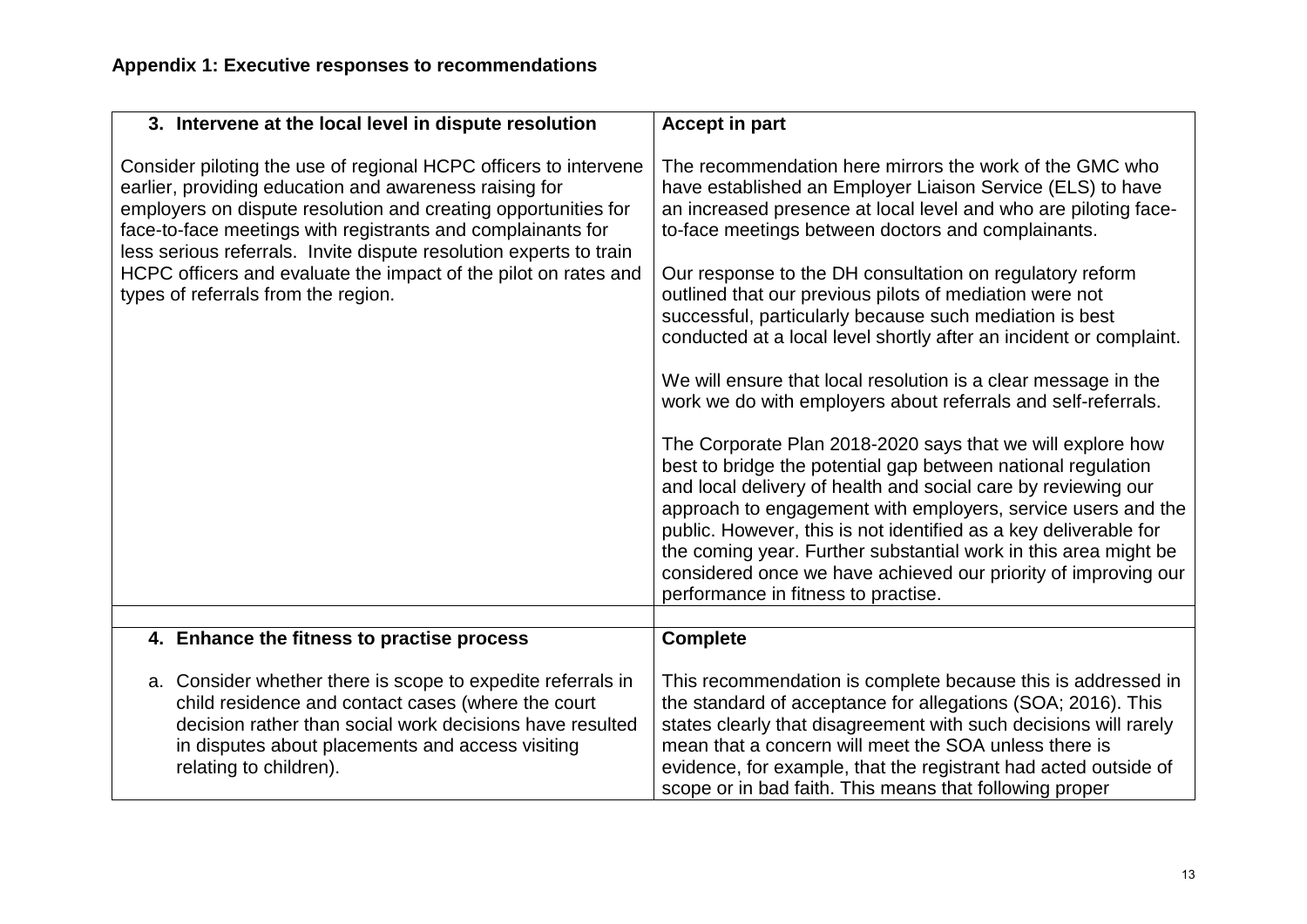|                                                                                                                                                                                        | consideration, the cases to which the research team refers can<br>be promptly closed. The period covered in the case review<br>would have included cases considered under the previous<br>version of this policy.<br>The signposting tool referred to above is also one way in which<br>the public can be better supported and signposted to<br>appropriate avenues of complaint and support.                                                                                                              |
|----------------------------------------------------------------------------------------------------------------------------------------------------------------------------------------|------------------------------------------------------------------------------------------------------------------------------------------------------------------------------------------------------------------------------------------------------------------------------------------------------------------------------------------------------------------------------------------------------------------------------------------------------------------------------------------------------------|
| b. Consider whether there is scope to revise the final<br>hearing process to improve processing of conviction<br>cases (with reference to lessons from the single justice<br>process). | Accept - legislative change required<br>This recommendation was based on the research team's<br>observations that where a registrant was convicted of or<br>cautioned for a criminal offence this was then considered via<br>the fitness to practise process. This can include where<br>appropriate a full final hearing to determine whether that matter<br>impairs fitness to practise and requires sanction. This appears<br>to lead to duplication of effort.                                          |
|                                                                                                                                                                                        | The Law Commissions' previous review of the regulators'<br>legislation suggested that there might be a defined range of<br>offences for which a registrant would be automatically struck off<br>without the need for a hearing. The Department for Education<br>consultation on Social Work England proposes powers which<br>would allow for automatic removal for defined offences<br>including rape and murder. The Executive would support such<br>powers in any reform of the regulators' legislation. |
|                                                                                                                                                                                        | However, there will always be cases for other offences where it<br>is necessary for the regulators to consider the specific<br>circumstances in concluding whether it is relevant to impaired<br>fitness to practise.                                                                                                                                                                                                                                                                                      |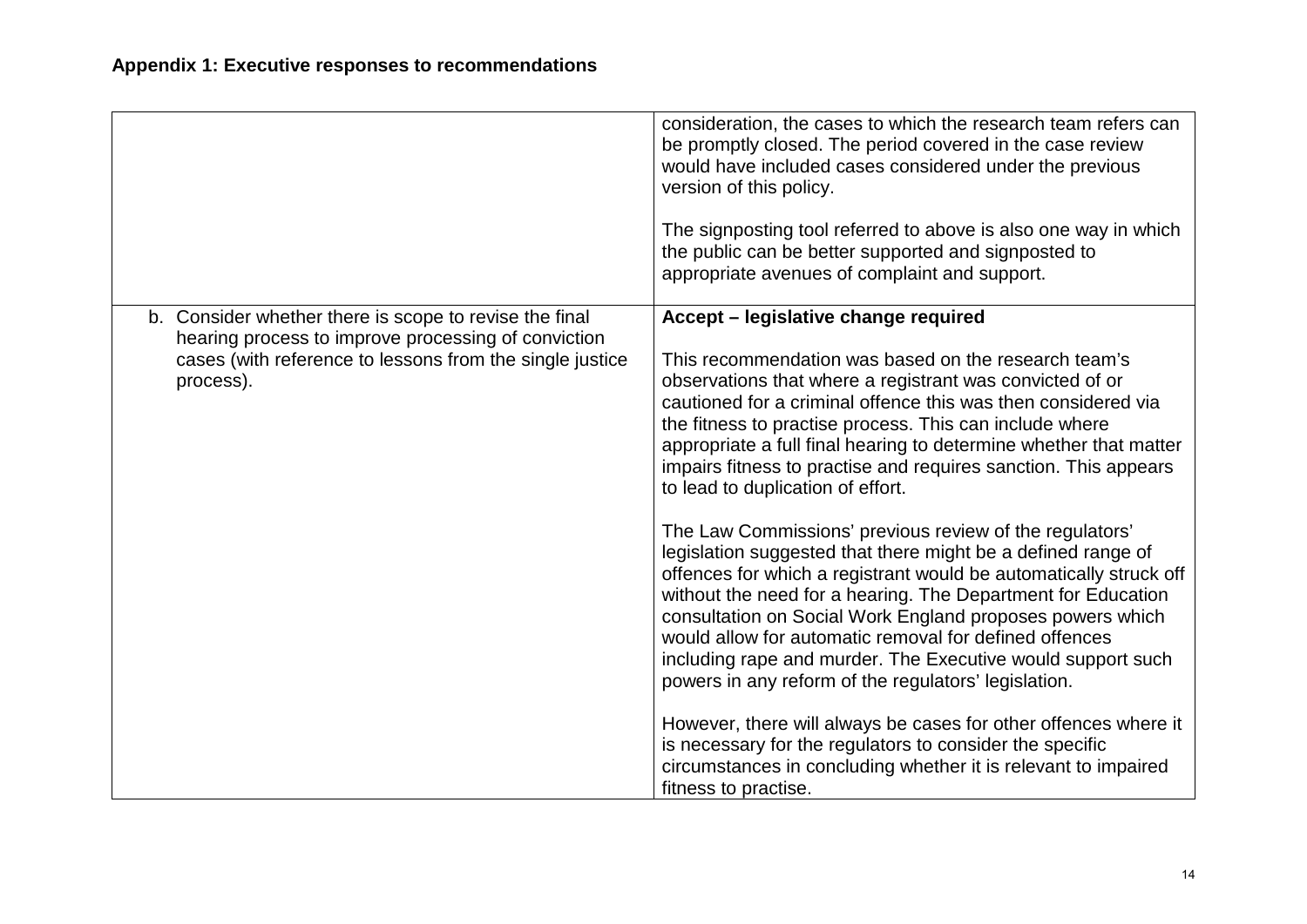| <b>Accept</b><br>We will explore this area with the Fitness to practise<br>representative forum. This is a regular stakeholder meeting<br>held with unions and professional bodies who have a<br>representative function in fitness to practise proceedings.                                                                                                                                                                                                                                                                                                                                                               |
|----------------------------------------------------------------------------------------------------------------------------------------------------------------------------------------------------------------------------------------------------------------------------------------------------------------------------------------------------------------------------------------------------------------------------------------------------------------------------------------------------------------------------------------------------------------------------------------------------------------------------|
| <b>Accept</b>                                                                                                                                                                                                                                                                                                                                                                                                                                                                                                                                                                                                              |
| The idea would be to develop materials which might help<br>educators to use the case studies developed in the research.<br>Conversations are ongoing with educators to identify the best<br>way of doing this.                                                                                                                                                                                                                                                                                                                                                                                                             |
|                                                                                                                                                                                                                                                                                                                                                                                                                                                                                                                                                                                                                            |
| <b>Accept</b><br>This recommendation refers to clinical or peer supervision $- a$<br>supportive process which is about helping to maintain fitness to<br>practise. Such arrangements have been identified as important<br>in preventing the escalation of problems in previous HCPC<br>research.<br>The Corporate Plan 2018-20 key deliverables say that we will<br>commission a literature review on the characteristics of<br>effective clinical / peer supervision in the workplace and use<br>this to engage with stakeholders including employers on the<br>role of supportive approaches in preventing problems from |
|                                                                                                                                                                                                                                                                                                                                                                                                                                                                                                                                                                                                                            |